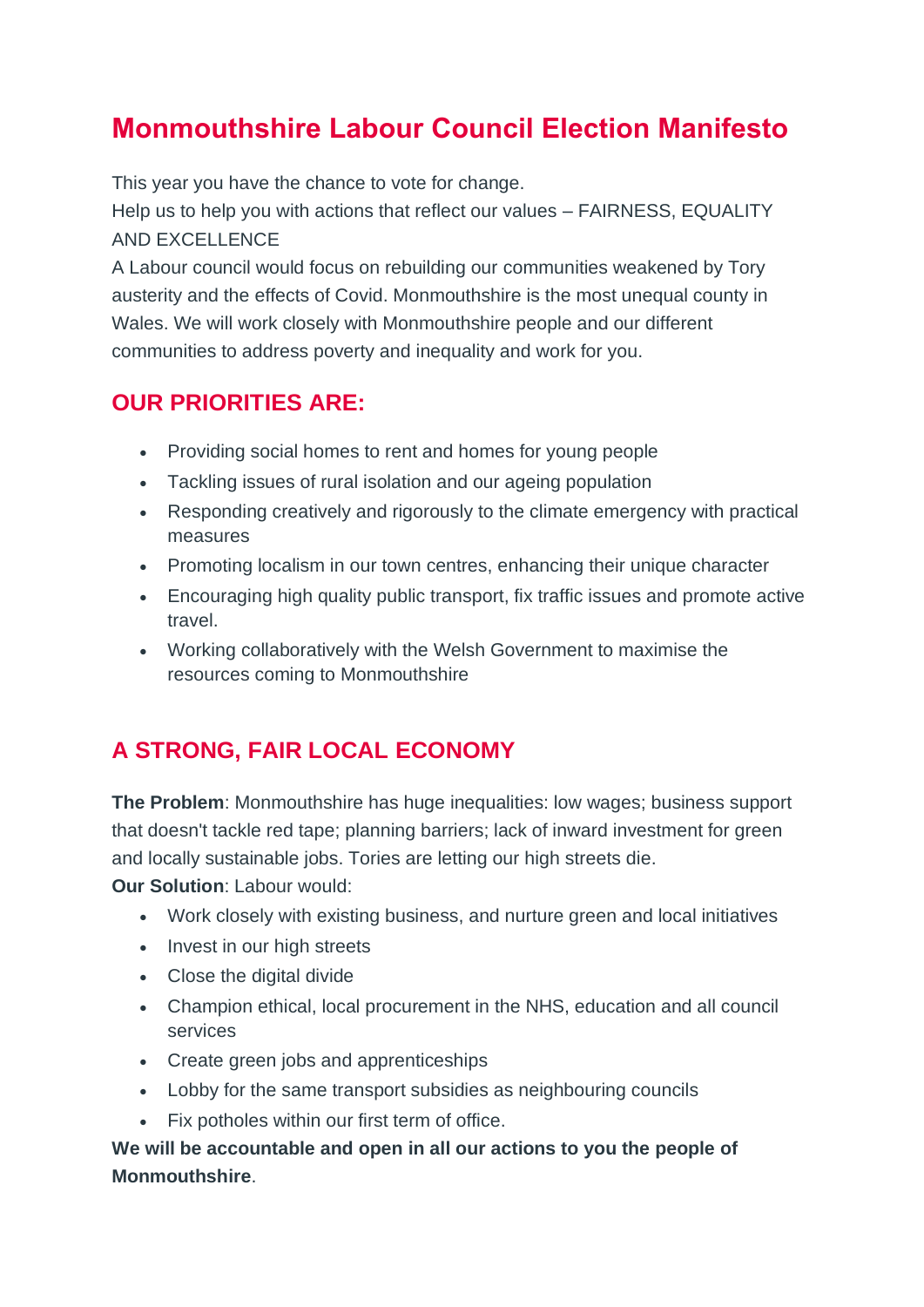## **HEALTH AND SOCIAL CARE**

**The Problem**: More than a decade of Tory austerity has put pressure on families the young and the old alike. We have hit crisis point during the pandemic.

**Our Solution**: Labour would:

- Improve arrangements for people leaving hospital
- Develop a high-quality care sector.
- Prioritise affordable housing for key workers
- Build long term funding partnerships with key voluntary organisations
- Ensure access to healthcare by public transport, flexible bus schemes or volunteer care schemes
- Fill social work vacancies and recruit more foster carers
- Invest in services that help parents and the wellbeing of our young people.

#### **CLIMATE CHANGE AND THE ENVIRONMENT**

**The problem:** In Monmouthshire the impact of climate change is felt with more frequent extreme weather events and flooding. We are also seeing the damaging effects of pollution of our rivers, and health risks from air pollution in traffic hotspots. **Our solution**: Labour would

- Require all new homes to be built to the highest energy efficiency standards,
- Ensure active travel routes in all new housing developments
- Support the retrofit of energy improvements to buildings.
- Promote local food procurement for schools, community centres and public buildings.
- Expand allotment facilities, working with town and community councils.
- Support the development of local horticulture and agro-forestry
- Enhance water management, predicting and seeking to avoid flooding,
- Fully enforcing pollution controls.

## **EXCELLENT EDUCATION FOR LIFE**

**The problem**: Overall pupil performance has tailed off once children go to secondary schools; pupils who qualify for free school meals in the GCSE year groups achieve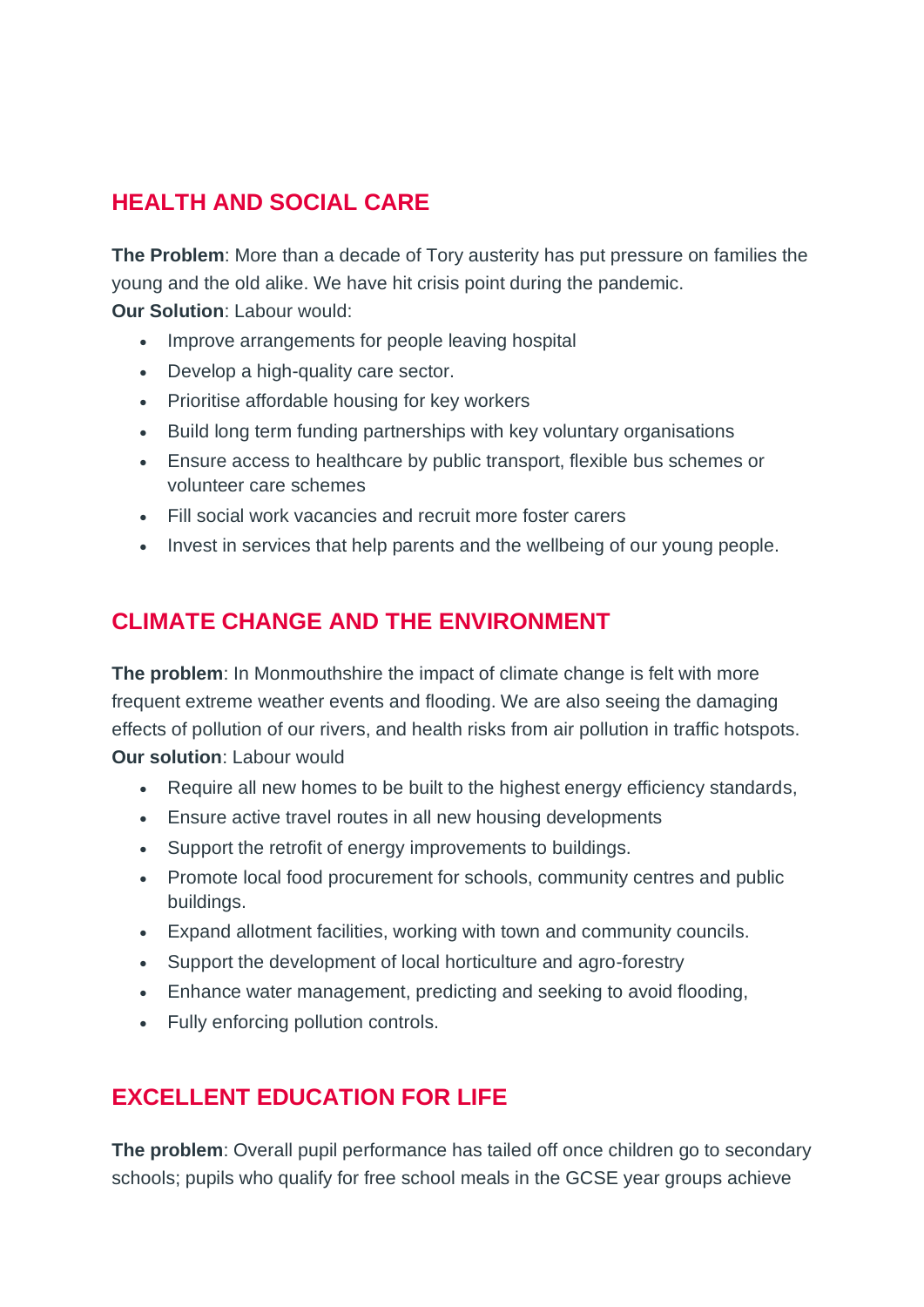lower grades than elsewhere in Wales. Many of our most vulnerable and needy children have not attended school regularly since the pandemic. Too many pupils, especially girls, do not feel safe in school and pupils' voices are not heard. **Our solution**: Labour would:

- Help schools to get all children back to full-time schooling
- Ensure schools and teachers have the resources and support to introduce the new Welsh curriculum
- Improve outcomes for children who have additional Learning needs, are in low -income households as well as young carers and refugees
- Strengthen the Youth Council's collaboration with the Council's Children and Young People Committee
- Work to ensure pupils feel and are safe in school, and online
- Work with adult education providers to promote affordable lifelong learning and personal development
- Extend before and after school activities and child care
- Develop further Welsh-medium provision.

### **HOMELESSNESS, SOCIAL AND AFFORDABLE HOUSING**

**The Problem**: Years of Tory failure mean that 131 homeless households are in temporary accommodation in Monmouthshire. Emergency accommodation for local people is provided in Abertillery and Newport because it is lacking in the county. 2,400 people are registered on Monmouthshire's housing waiting list; there is a shortfall of almost 500 extra affordable homes per year in Monmouthshire. Over the past 40 years there has been a doubling of the private rented sector and a halving of the social rented sector; there is a severe lack of housing for older people. **Our Solution**: Labour would

- Establish a housing company and build on publicly owned land no more asset disposals
- Enforce 50 per cent plus affordable housing on all new housing sites
- Bring empty properties back into use, by compulsory purchase if necessary
- Increase council tax on second homes and empty homes
- Develop safe accommodation in Monmouthshire for homeless people.

**Monmouthshire County Council provides everything from childcare to graveyards, public protection, recycling, museums theatres, planning countryside services, leisure and enforcement.**